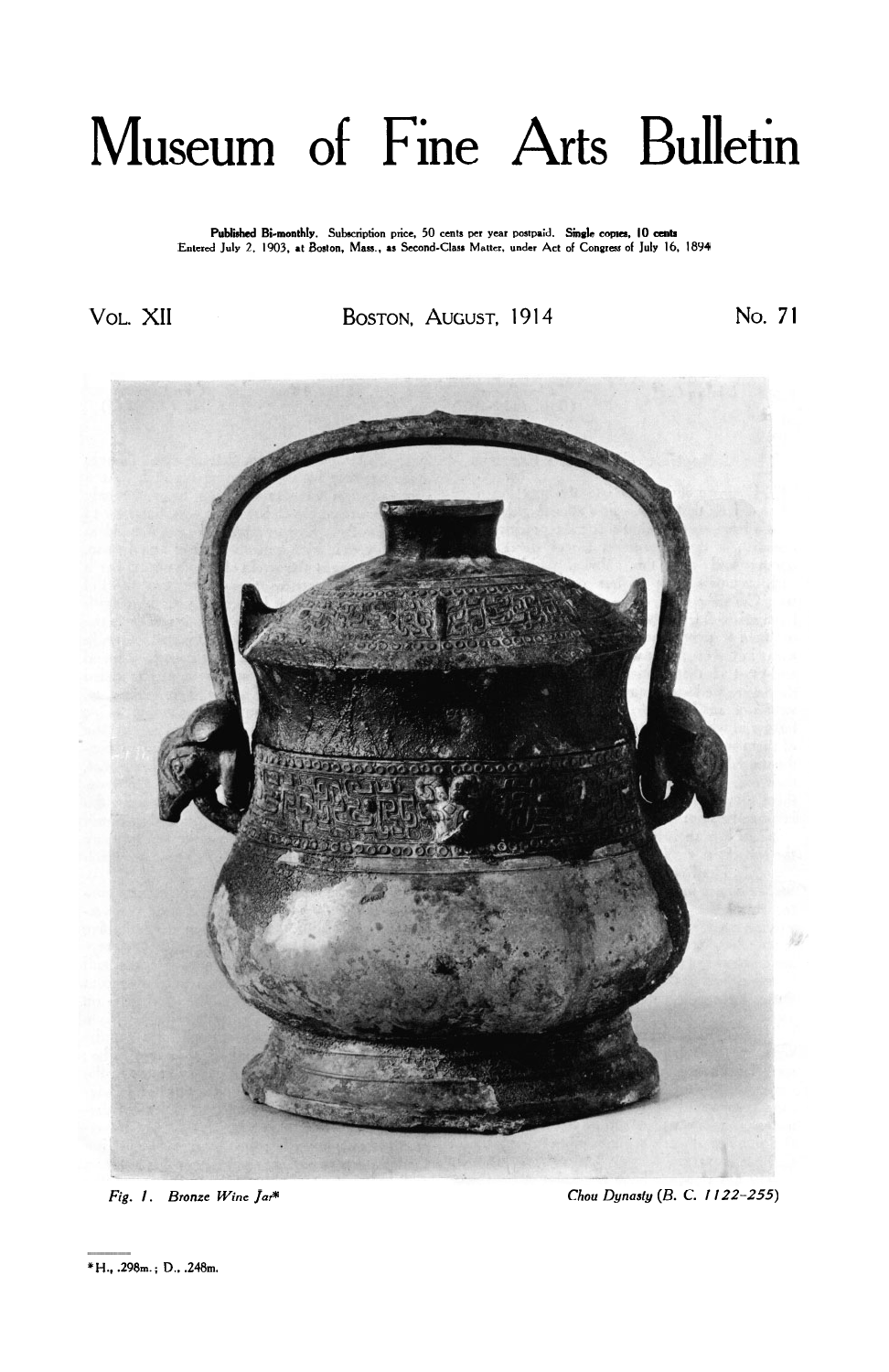## **MUSEUM** OF FINE ARTS BULLETIN **XII, 39**



*Funerary Objects from Tomb of the Architect Im-Thepy, Giza VI. Dynasty Old Empire Room* 

As a result of the completion of the Robert Dynastic cylindrical alabaster vase.<br>A Dawson Evans Galleries for Paintings, the The next room will be called the Old Empire<br>Egyptian Department has acquired two additional Room, Dawson Evans Galleries for Paintings, the rooms for the exhibition of its rapidly growing collection. These new rooms were the Second and Third Modern Rooms in the former picture galleries, and are at the beginning of the Egyptian galleries, and are at the beginning of the Egyptian unique funeral outfit of the architect, Im-thepy, series across the corridor from the Mastaba Gallery. whose tomb was described in the November They take their place with the others in a regular Bulletin. These consist of copper models of furchronological sequence. The recent excavations niture and dishes, a set of magical vessels in quartz chronological sequence. The recent excavations inture and dishes, a set of magical vessels in quartz<br>of the Harvard Museum expedition in Egypt have and slate, and his exquisite necklace of gold and revealed much material of the earlier periods, and faience. In a separate case is the wooden figure additional exhibition space at this end of our series of Mehy, another member of this family of royal

The new corner room has been reserved for objects from the earliest Predynastic period down objects from the earliest Predynastic period down in existence and ranks with the celebrated " Sheikh to the end of the Third Dynasty, and will be el-Beled" in the Cairo Museum. Other cases room examples of pottery have been arranged in member of this same family, and a small statue of wall cases according to periods; the white-line decorated ware, the earliest, in one case; the later decorated ware, the earliest, in one case ; the later walls are several reliefs from the tombs of the topped polished ware which was contemporaneous these objects were excavated at Giza. with both the other kinds and extended down into the Early Dynastic period. **A** fourth case contains been erected the sculptured wall of the outer offerstone vessels from all these periods. In the centre ing chamber of the mastaba of Meryt-aket-nesut, a of the room are two cases, one containing jewelry Superintendent of the Royal Gardens early in the and objects of personal adornment, toys, and flint Fifth Dynasty. Some of the figures are life size, weapons of the early periods ; and the other, smaller one representing the owner leaning on his staff in

New Egyptian Galleries stone vessels, slate palettes, with stone weapons. Against the wall is a fine example of an Early

Room, and forms an extension of the Mastaba<br>Gallery adjoining it. Here in one wall case are smaller pieces of sculpture of this period and, opposite, a case containing selections from the has been a growing necessity.<br>The new corner room has been reserved for is one of the finest examples of Egyptian carving contain a seated figure of Nekhebew, another<br>member of this same family, and a small statue of different members of the family of architects. All these objects were excavated at Giza.